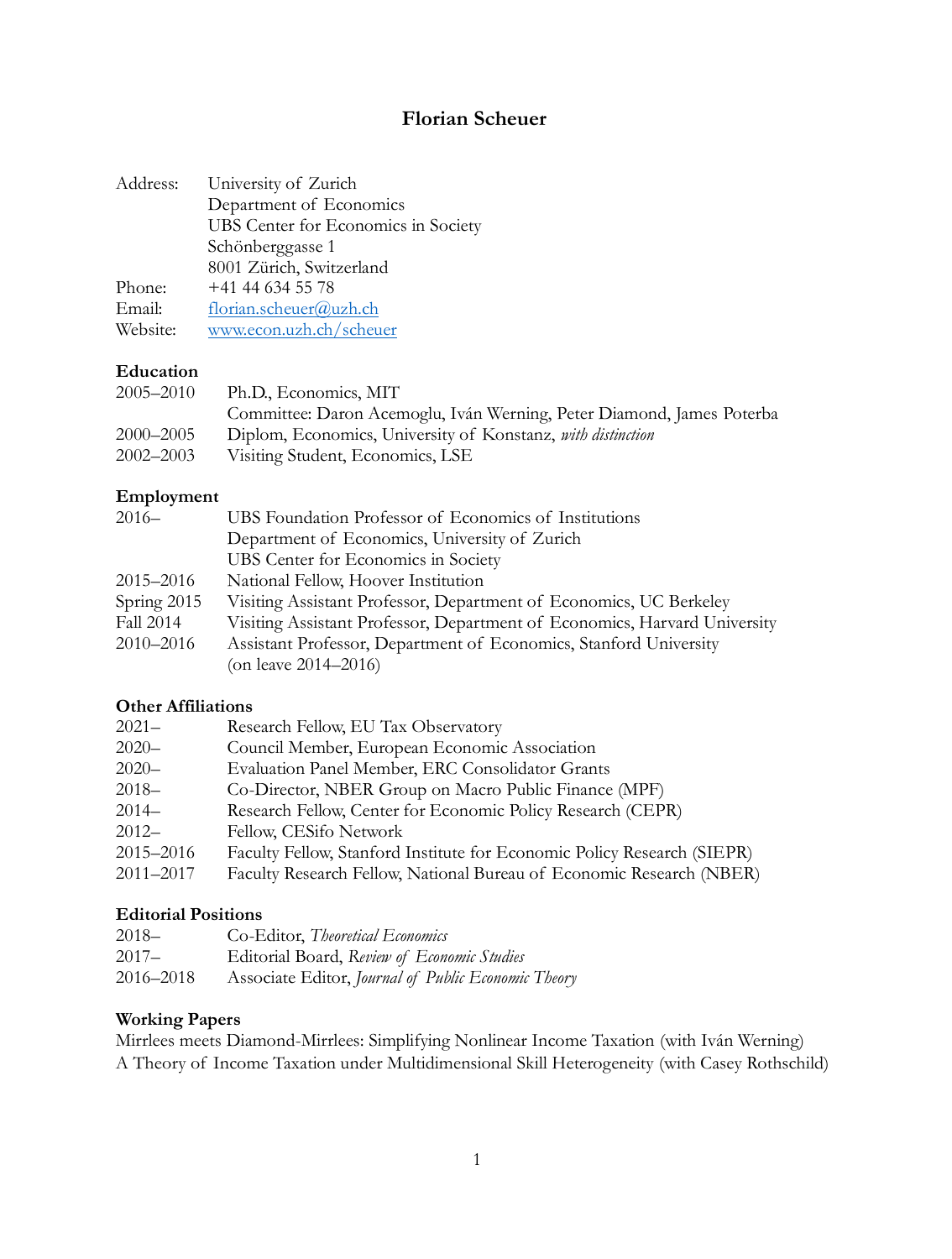# **Publications**

| Signaling to Experts (with Pablo Kurlat)                                               |
|----------------------------------------------------------------------------------------|
| Review of Economic Studies 88 (2021), 800-850                                          |
| Taxing Our Wealth (with Joel Slemrod)                                                  |
| Journal of Economic Perspectives 35 (2021), 207-230                                    |
| Taxation and the Superrich (with Joel Slemrod)                                         |
| Annual Review of Economics 12 (2020), 189-211                                          |
| How Initial Conditions Can Have Permanent Effects: The Case of the Affordable Care Act |
| (with Kent Smetters)                                                                   |
| American Economic Journal: Economic Policy 10 (2018), 302-343                          |
| The Taxation of Superstars (with Iván Werning)                                         |
| Quarterly Journal of Economics 132 (2017), 211-270                                     |
| Capital Taxation under Political Constraints (with Alexander Wolitzky)                 |
| American Economic Review 106 (2016), 2304-2329                                         |
| Optimal Taxation with Rent-Seeking (with Casey Rothschild)                             |
| Review of Economic Studies 83 (2016), 1225-1262                                        |
| Entrepreneurial Taxation with Endogenous Entry                                         |
| American Economic Journal: Economic Policy 6 (2014), 126-163                           |
| A Game Theoretic Foundation of Competitive Equilibria with Adverse Selection           |
| (with Nick Netzer)                                                                     |
| International Economic Review 55 (2014), 399-422                                       |
| Redistributive Taxation in the Roy Model (with Casey Rothschild)                       |
| Quarterly Journal of Economics, 128 (2013), 623-668                                    |
| Adverse Selection in Credit Markets and Regressive Profit Taxation                     |
| Journal of Economic Theory 148 (2013), 1333-1360                                       |
| Optimal Asset Taxes in Financial Markets with Aggregate Uncertainty                    |
| Review of Economic Dynamics 16 (2013), 405-420                                         |
| Balance Billing: The Patients' Perspective (with Mathias Kifmann)                      |
| Health Economics Review 1 (2011), 1-14                                                 |
| Competitive Markets without Commitment (with Nick Netzer)                              |
| Journal of Political Economy, 118 (2010), 1079-1109                                    |
| Competitive Screening in Insurance Markets with Endogenous Wealth Heterogeneity        |
| (with Nick Netzer)                                                                     |
| Economic Theory, 44 (2010), 187-211                                                    |
| Taxation, Insurance, and Precautionary Labor (with Nick Netzer)                        |
| Journal of Public Economics, 91 (2007), 1519-1531                                      |

# **Awards, Fellowships, Grants**

| 2021         | Elected Fellow of the Society for the Advancement of Economic Theory       |
|--------------|----------------------------------------------------------------------------|
|              | (Economic Theory Fellow)                                                   |
| 2021         | Gossen Prize (awarded by the Verein für Socialpolitik to a German-speaking |
|              | economist under the age of 45 who has received international recognition)  |
| 2020         | Excellence in Refereeing Award, <i>AEJ: Micro</i>                          |
| 2014, 16, 20 | Excellence in Refereeing Award, American Economic Review                   |
| 2020         | Elected Fellow of the European Economic Association                        |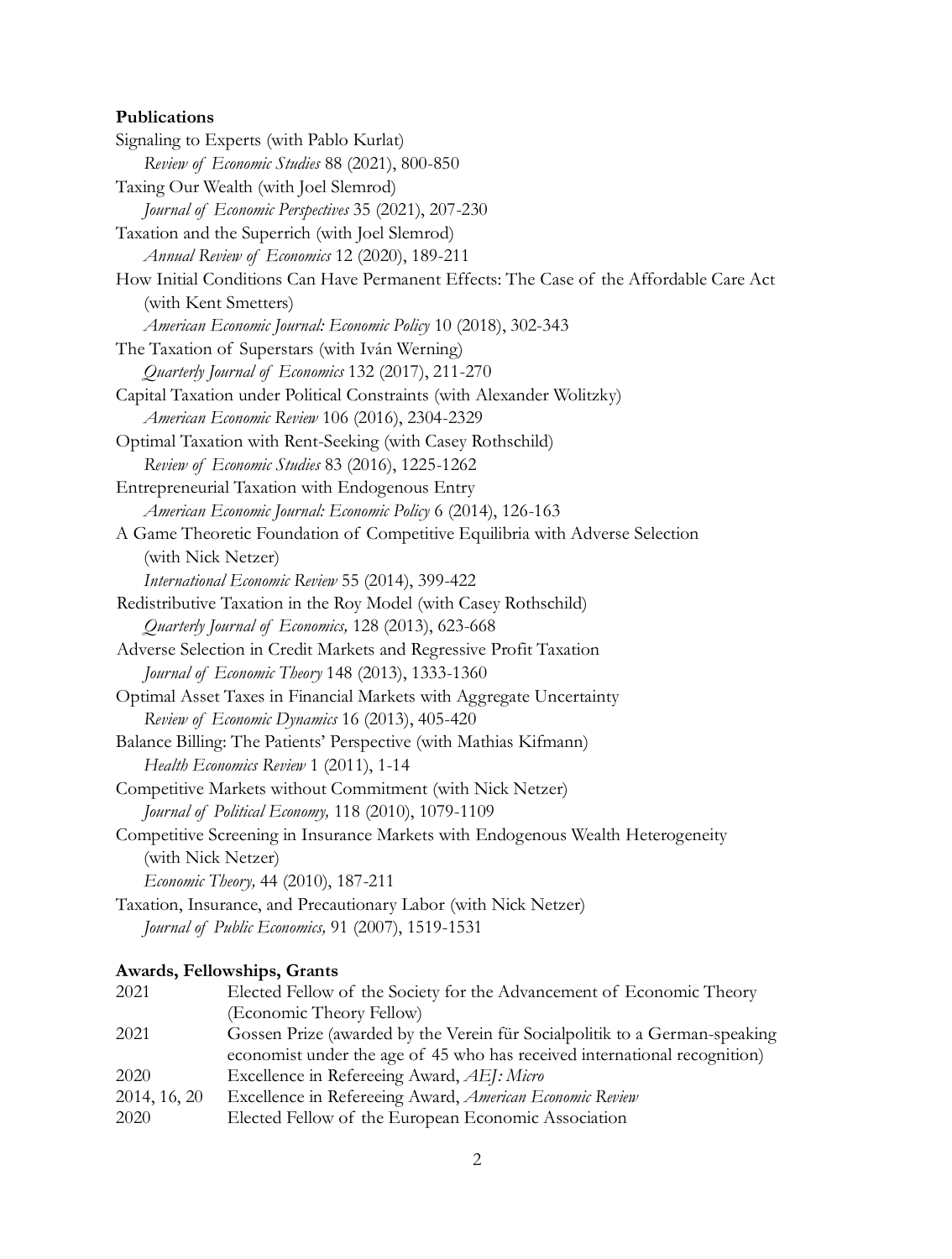| 2017-2022     | European Research Council (ERC) Starting Grant (€1,008,665)                   |
|---------------|-------------------------------------------------------------------------------|
| 2015-2017     | Top 40 under 40, Capital Magazine                                             |
| 2015-2016     | Glenn Campbell and Rita Ricardo-Campbell National Fellow,                     |
|               | John Stauffer National Fellow for Public Policy, Hoover Institution, Stanford |
| 2013          | Young Macroeconomists' Jamboree, Duke University                              |
| $2011 - 2012$ | Institute for Research in the Social Sciences (IRiSS), Stanford, Seed Grant   |
| 2010          | Robert M. Solow Prize for excellence in research and teaching, MIT            |
| 2010          | Review of Economic Studies Tour                                               |
| 2009          | Teaching Assistant of the Year Award, MIT Graduate Economics Association      |
| 2007-2009     | German Academic Exchange Service (DAAD), Doctoral Fellowship                  |
| $2005 - 2007$ | German National Academic Foundation, ERP-Fellowship                           |
| 2005          | VEUK Prize for the best MSc degree in Economics, University of Konstanz       |
| 2003          | Premchand Prize, LSE                                                          |
| $2002 - 2003$ | German Academic Exchange Service (DAAD), Fellowship                           |
| $2002 - 2005$ | German National Academic Foundation, Fellowship                               |

#### **Short Academic Visits**

| 2019       | Cowles Foundation (Yale University)       |
|------------|-------------------------------------------|
| 2018       | University of Rochester (Bradley Visitor) |
| 2011, 2014 | Federal Reserve Bank of Minneapolis       |
| 2011       | CES, LMU Munich                           |

### **Keynote Talks**

| 2021 | CEPR 6 <sup>th</sup> European Workshop on Household Finance, Mannheim Tax Conference, |
|------|---------------------------------------------------------------------------------------|
|      | Cross-Disciplinary Perspectives on Inequality (McGill/Montreal),                      |
| 2020 | NTA Short Course on "Taxation and the Superrich"                                      |
| 2018 | CESifo Conference on Public Sector Economics (Munich)                                 |
| 2013 | Nordic Workshop on Public Economics & Public Policy (Copenhagen)                      |

## **Teaching**

Zurich: PhD Public Economics (2017–), PhD Macroeconomics I (2017–), MSc Seminar on Policy Implications of Rising Inequality (2018–), LL.M. International Tax Law (2019-)

Stanford: PhD Public Economics (2011–2016), PhD Economics Third Year Seminar (2012–2013), BSc Intermediate Microeconomics (2012–2014)

#### **Advising**

Zurich: Pierre Dubuis (ongoing), Jannik Hensel (ongoing), Alexandre Jenni (ongoing), Claudia Gentile (ongoing), Simon Zuzek (ongoing), Samuel Skoda (ongoing), Hans-Christian Boy (ongoing), Andreas Haller (PhD 2020), Arber Fazlija (PhD 2020), Carlo Zanella (PhD 2019), Tong Zhang (PhD 2019), Moritz Drechsel-Grau (Postdoc 2021-22), Julien Senn (Postdoc 2021-22), Anasuya Raj (Postdoc 2020-21), Uwe Thümmel (Postdoc 2018-21)

Stanford: Juan Rios (PhD 2018), Jason Huang (PhD 2017), Bernardo Lara (PhD 2016), Frederic Panier (PhD 2015), Pablo Villanueva (PhD 2014)

#### **Professional Activities**

Referee for *American Economic Review, Econometrica, Journal of Political Economy, Quarterly Journal of Economics, Review of Economic Studies*, *American Economic Review: Insights*, *American Economic Journal:*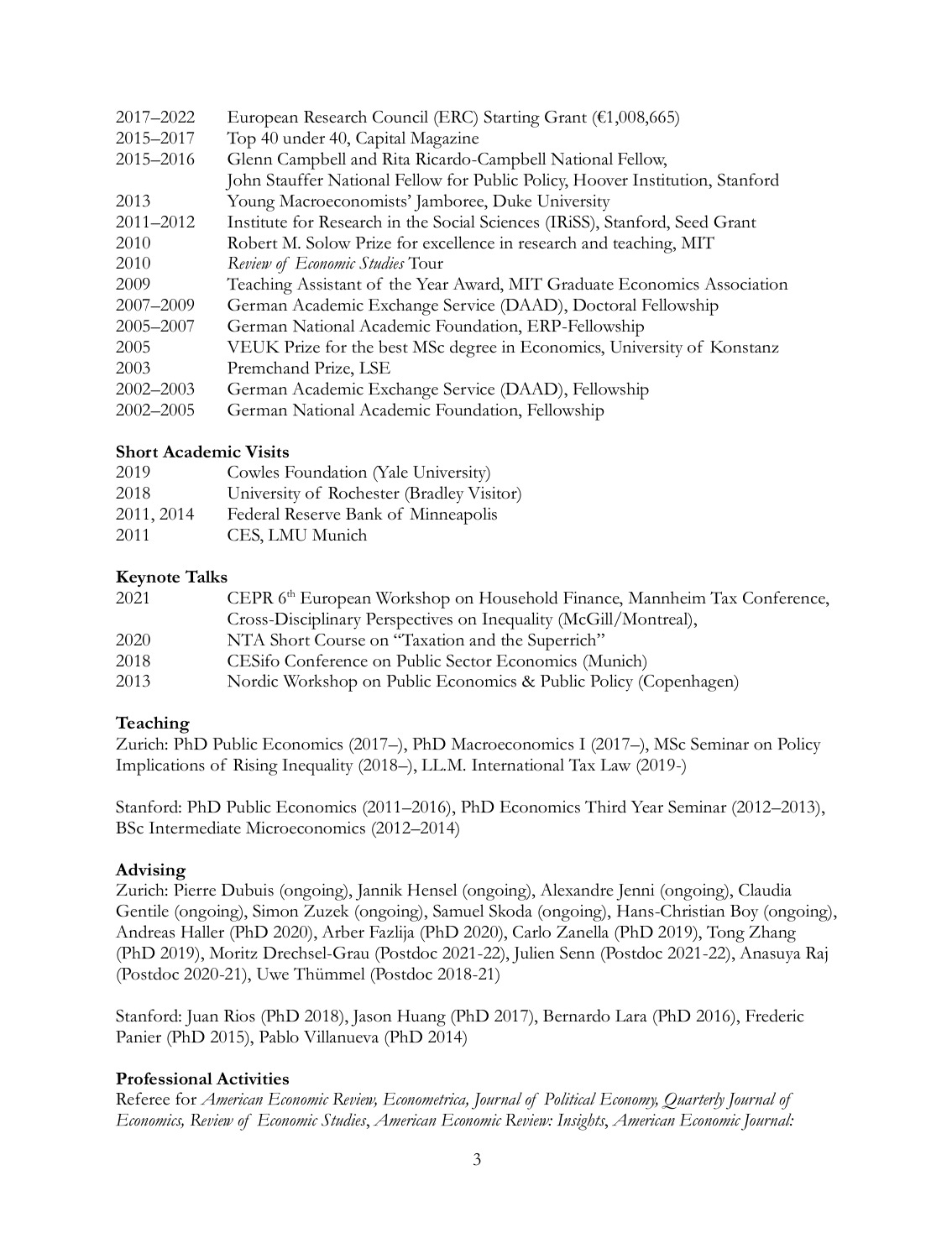*Economic Policy, American Economic Journal: Macroeconomics, American Economic Journal: Microeconomics, Journal of Economic Literature, Annual Review of Economics, International Economic Review, Journal of the European Economic Association, Economic Journal, Theoretical Economics, Journal of Economic Theory, Journal of Public Economics, RAND Journal of Economics, Review of Economic Dynamics, Journal of International Economics, Games and Economic Behavior, European Economic Review, Economic Theory, Scandinavian Journal of Economics, Journal of Public Economic Theory, National Tax Journal, Journal of Mathematical Economics, Economics Letters, Journal of Risk and Insurance, Social Choice and Welfare, Geneva Risk and Insurance Review, BE Journal of Macroeconomics, BE Journal of Theoretical Economics, European Journal of Political Economy, Oxford Economic Papers,* National Science Foundation

#### Conference Organization

| 2021    | Co-organizer, Swiss Society of Economics and Statistics Annual Congress (Zurich) |
|---------|----------------------------------------------------------------------------------|
| 2020    | Program Committee, Econometric Society World Congress (Milan)                    |
| 2019    | Co-organizer, CEPR Public Economics Symposium (Zurich)                           |
| 2019    | Program Committee, NTA Tampa                                                     |
| $2018-$ | Co-organizer, NBER Summer Institute Macro Public Finance (MPF)                   |
| 2018    | Program Committee, EEA Cologne                                                   |
| 2017    | Program Committee, IIPF Tokyo                                                    |
| 2016    | Program Committee, EEA Geneva                                                    |
| 2015    | Program Committee, SED Warsaw, EEA Mannheim, NTA Boston                          |
| 2014    | Program Committee, SED Toronto                                                   |
| 2013    | Co-Organizer, SITE (Stanford), "Dynamic Games, Contracts, and Markets"           |
|         | Program Committee, SED Seoul                                                     |
| 2012    | Program Committee, SED Limassol (Cyprus)                                         |
|         |                                                                                  |

Department Service

Zurich: Vice Chairman, Department of Economics (2021–), Senior Hiring Committee (2017–), Admissions Committee (2021)

Stanford: Junior Hiring Committee (2011–2012, 2015), Admissions Committee (2013)

## **Seminar and Conference Presentations**

- 2022 (scheduled) Fribourg, Toronto, Taxation Theory Conference (Prague), EEA (Bocconi), Vienna
- 2021 Department of Finance Canada, University of Talca/Ministry of Finance Chile, Stockholm, Barcelona, Workshop on Redistributive Taxation (ZEW Mannheim), CREST/Ecole Polytechnique Paris, CEPR Household Finance, LSE/IFS, SED, Mannheim Tax Conference, UBS Group Compliance, Regulatory and Governance Meeting, McGill/Montreal, Micro and Macro Implications of Household Behaviour and Financial Decision-Making Virtual Seminar (Discussant), Chicago Fed
- 2020 CRETA conference (Warwick), Virtual Seminars in Economic Theory, UBS Center Forum for Economic Dialogue, NTA, Frankfurt
- 2019 Avenir Suisse Think Tank Summit, CERGE-EI Prague, Yale, German Economic Association Standing Field Committee for Economic Theory (Berlin), BI Oslo, China Summer Institute of Public Economics (Beijing), Bocconi, Cologne, EIEF Rome, HU/FU Berlin
- 2018 St. Gallen, CRETA Fiscal Policy Conference (Warwick), CESifo Conference on Public